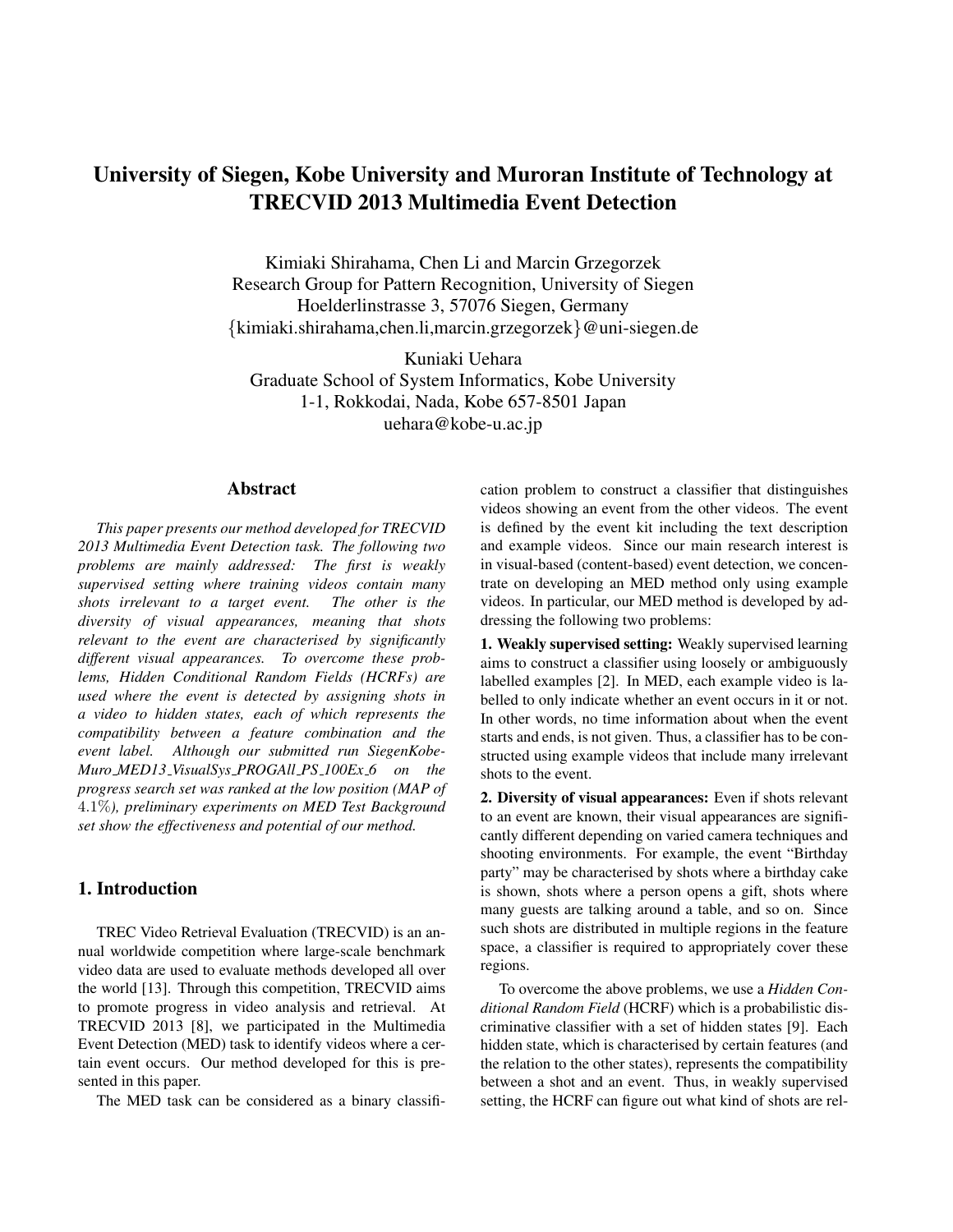evant or irrelevant to the event. In addition, the diversity of visual appearances can be covered using multiple hidden states. This kind of HCRF is constructed and tested by computing the conditional probability of the event in a video, based on the marginal probability over all possible assignments of shots to hidden states. Experimental results show the effectiveness of HCRFs, where hidden states appropriately characterise shots that are relevant or irrelevant to events.

# 2. Multimedia Event Detection based on Hidden Conditional Random Fields

Since an event is 'highly-abstracted' in the sense that it occurs based on the interaction among various objects in different situations. To characterise such an event, lowlevel features can be considered as insufficient, because of the huge variance in the feature space. Hence, we adopt *concept-based* event detection that examines whether a video contains an event or not, based on detection results of concepts, such as *Person*, *Building* and *Car*. Since the detector of a concept is built using a large amount of training examples, it can be robustly detected irrespective of sizes, positions and directions on video frames. In the case of video retrieval, state-of-the-art performance can be achieved by using concept detection results as 'intermediate' features [14].

Fig. 1 shows an overview of our concept-based MED method. First, each video is divided into shots using a simple method, where a shot boundary is detected as a significant difference of colour histograms between two consecutive video frames. Then, concepts in each shot are detected. As a result, we obtain *detection scores* each of which represents the probability of a concept's presence in the shot. In other words, as shown in the middle of Fig. 1, a video is represented as a *multi-dimensional sequence* where the time index corresponds to shot IDs, and each shot is represented as a vector of concept detection scores. It should be noted that labels of an event's occurrence or non-occurrence are assigned only to videos. Hence, to overcome this weakly supervised setting as well as the diversity of visual appearances, an HCRF is constructed on multi-dimensional sequences of videos. Below, we describe the concept detection process, and the HCRF construction/test process.

# 2.1. Concept Detection as Feature Extraction

Since the goal of MED is the development of a general ad-hoc event detection, features must be extracted and frozen prior to the subsequent event detection. This means that we cannot create features which are specialised to a certain event, that is, we have to use the same features for



**Figure 1. An overview of our MED method.**

all events. Thus, we need a concept vocabulary that is sufficiently rich for describing various events. For this purpose, we use *Large-Scale Concept Ontology for Multimedia* (LSCOM), which is one of the most popular ontologies in the field of multimedia retrieval [5]. LSCOM defines a standardised set of 1, 000 concepts. These are selected based on their 'utility' for classifying content in videos, their 'coverage' for responding to a variety of queries, their 'feasibility' for automatic detection, and the 'availability' (observability) of large-scale training data.

Our method represents an event as a combination of the above LSCOM concepts. Here, even if there is no concept 'specific' to an event, event detection can be performed using related concepts. For example, although *Birthday Cake* and *Candle* seem very specific to the event "Birthday party", they are not defined in LSCOM. In this case, videos containing this event are characterised by related concepts, such as *Indoor*, *Food*, *Table* and *Explosion Fire*.

Annotation data collected by the system in [1] are used as training examples for constructing detectors of LSCOM concepts. Roughly speaking, it is unmanageable for few researchers to manually annotate a large number of shots in terms of each concept's presence or absence. Thus, the sys-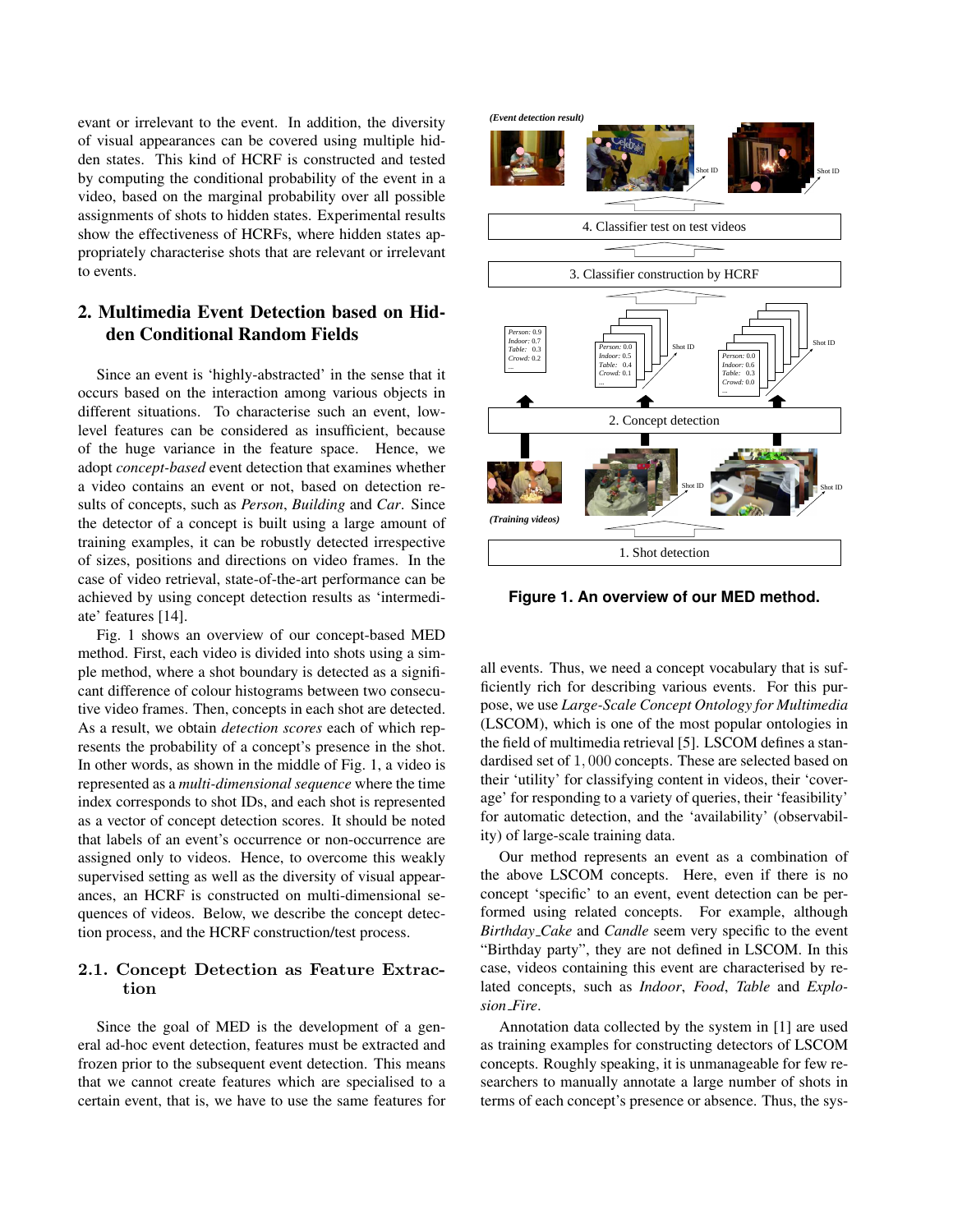tem implements Web-based collaborative annotation to distribute manual annotation to many users on the Web. To further improve annotation efficiency, active learning is used to preferentially annotate shots that are promising for improving the current detector's performance. The system targets 545, 872 shots in 27, 963 videos in terms of 500 concepts' presences or absences. These video data and annotation data are used in the Semantinc INdexing (SIN) task  $[13]$ <sup>1</sup>. By analysing collected annotation data, we construct detectors of 351 concepts for which more than one positive examples (shots annotated with a concept's presence) exist.

Concept detection is conducted by the method that we developed at the last year's SIN task [12]. First, in order to characterise local shapes of objects ( e.g., corners of buildings, vehicles, human eyes etc.), we extract Scale-Invariant Feature Transform (SIFT) descriptors that characterise edge shapes of local regions, detected by Harris-Affine region detector [4]. In such regions, pixel values largely change in multiple directions, so they can be regarded as useful for characterising local shapes of objects. Then, each shot is represented using the *GMM-SuperVector* (GMM-SV) representation, which models the distribution of SIFT descriptors using a Gaussian Mixture Model (GMM) [3]. Compared to the traditional Bag-of-Visual-Words (BoVW) representation based on the pre-specified template, the GMM-SV is more flexible where a GMM of each shot is adaptively estimated based on SIFT descriptors. In addition, the GMM-SV can represent variances of SIFT descriptors, which cannot be represented by the BoVW.

Finally, using positive and negative examples for each concept, a Support Vector Machine (SVM) with RBF kernel is constructed as a concept detector. Here, randomly selected shots are used as negative examples. Since the concept is present only in a small number of shots, almost all of randomly selected shots do not show it and can serve as negative examples [7]. Compared to this, although annotation data collected by [1] contain negative examples, our preliminary experiment showed that they lead to worse performance than randomly selected shots. One main reason is that negative examples are similar to positive examples, because of the 'biased' shot selection by active learning (users are asked to annotate shots similar to already collected positive examples). In contrast, negative examples by 'nonbiased' random shot selection yield more accurate concept detection.

In the above concept detection, our method in [12] addresses the following two issues: First, a concept is not necessarily present in all videos frames in a shot. To cover this 'uncertainty' of the concept's presence, it is required to exhaustively extract SIFT descriptors from many video frames. Actually, it is reported that, compared to a method

using features only from one video frame in each shot, a method using features from every 15 frames is more accurate by 7.5 to 38.8% [15]. Second, a concept's appearances in shots are significantly different depending on camera techniques and shooting environments. Hence, to cover this diversity of the concept's appearances, a large number of training examples are required. In general, the performance is proportional to the logarithm of the number of positive examples, although each concept has its own complexity [6]. This means that 10 times more positive examples improve the performance by 10%.

However, it requires expensive computational costs to process a huge number of SIFT descriptors for GMM-SV extraction and a large number of training examples for concept detection. Thus, we developed a fast GMM-SV extraction method and a fast concept detection method based on matrix operation [12]. The former re-formulates the probability density computation in a GMM, so that probability densities of many SIFT descriptors can be computed in batch. The latter re-formulates the similarity (kernel value) computation in SVM training and test, which enables batch computation of similarities among many training examples. Based on these, the GMM-SV extraction and concept detection become about 5-7 and 10-37 times faster than the normal implementation, respectively. Owing to this, the GMM-SV of each shot (in both SIN and MED videos) is computed by extracting SIFT descriptors from every other frame. And, each concept detector is constructed using 30, 000 training examples.

#### 2.2. Event Detection by HCRF

Fig. 2 illustrates an HCRF that is constructed using videos represented as multi-dimensional sequences of concept detection scores. Assume M videos labelled with an event's occurrence and N videos labelled with its nonoccurrence are given as training videos. For the simplicity, the former and latter videos are called *positive videos* and *negative videos*, respectively. Each video  $x$  is represented as a multi-dimensional sequence of  $K$  concepts' detection scores, that is, if x has T shots,  $x = \{x_1, \dots, x_T\}$  where  $x_i = (x_{i,1}, \dots, x_{i,K})$ . Fig. 2 depicts how to determine the event label  $y \in \{0, 1\}$  of x, where 0 and 1 mean the event's non-occurrence and occurrence, respectively. Specifically,  $x_i$  is first assigned to a hidden state  $h_i \in \mathcal{H}$ , where  $\mathcal{H}$  is the set of hidden states. Then,  $y$  is determined by combining  $h = \{h_1, \dots, h_T\}$  assigned to x. Thus, hidden states work as mediators between concept detection scores and an event label. It is known that a model with hidden states has a more powerful discrimination power than a model only using observable values.

Compared to well-known generative models such as Hidden Markov Models (HMMs), HCRFs have the follow-

<sup>&</sup>lt;sup>1</sup>We have these data because of our last year's participation in the SIN task [12].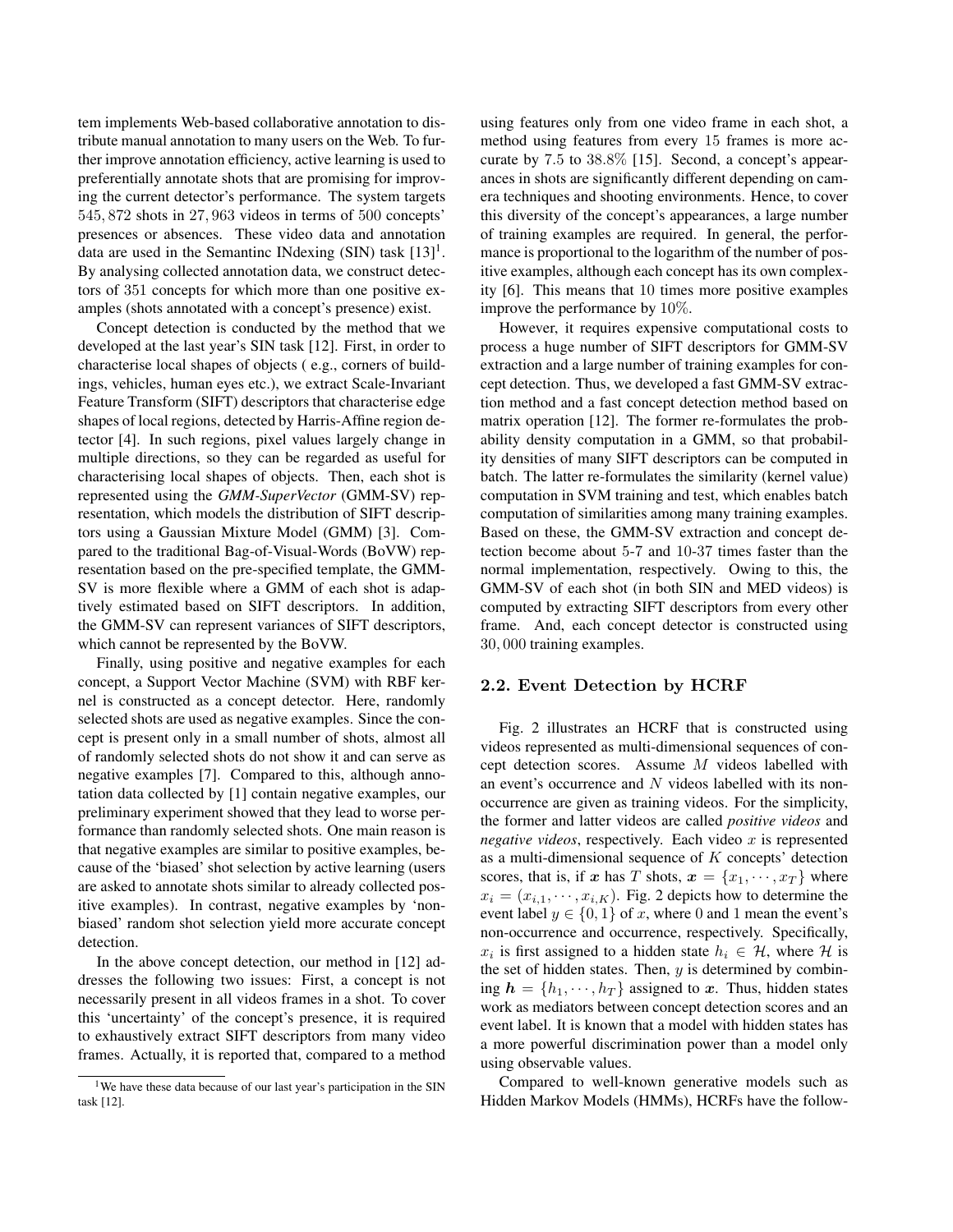

**Figure 2. An illustration of our HCRF model.**

ing advantages. First, generative models are usually constructed so as to maximise the likelihood of positive videos for each label [16]. However, this is not necessarily optimal for discriminating videos with different labels. On the other hand, HCRFs explicitly maximise the conditional probability of each label, given a multi-dimensional sequence. Second, due to the tractability of generative models, each time point is regarded as conditionally-independent of the other time points. In other words, a state at a time point is chosen only by considering states and their transitions at the previous time point. Compared to this, HCRFs model the conditional probability of the entire sequence using a single probability distribution, so that long-range dependencies among various time points can be considered. In addition, this probability distribution is flexible where arbitrary feature representations at each time point can be incorporated.

For each training video  $x$  with its event label  $y$ , an HCRF is modelled based on the following conditional probability of  $y$  given  $x$ :

$$
P(y|\boldsymbol{x}, \boldsymbol{\theta}) = \sum_{\boldsymbol{h}} P(y, \boldsymbol{h} | \boldsymbol{x}, \boldsymbol{\theta}) = \frac{\sum_{\boldsymbol{h}} e^{\Psi(y, \boldsymbol{h}, \boldsymbol{x}; \boldsymbol{\theta})}}{\sum_{y', \boldsymbol{h}} e^{\Psi(y', \boldsymbol{h}, \boldsymbol{x}; \boldsymbol{\theta})}},
$$
(1)

where the numerator with the fixed  $y$  is normalized by the denominator that is the sum of numerators with all  $y \in \mathcal{Y}$ , so that equation (1) can be considered as a conditional probability. In addition,  $h$  is marginalised out by taking the sum of  $P(y, h|x, \theta)$ s over all possible assignments of h to x. Also,  $\Psi(y, h, x; \theta)$  parameterised by  $\theta$  is called a *potential function*, and used to examine the compatibility among  $x$ , h and y. Various user-defined functions can be used for  $\Psi$ , which we will discuss later.

In the HCRF,  $\theta$  is learned by maximising the loglikelihood based on conditional probabilities for each training video  $x_i$  and its event label  $y_i$ :

$$
L(\boldsymbol{\theta}) = \sum_{i} log P(y_i | \boldsymbol{x}_i, \boldsymbol{\theta}) - \frac{||\boldsymbol{\theta}||^2}{2\sigma^2},
$$
 (2)

where the second term is the log of a Gaussian prior of  $\theta$ 

with the variance  $\sigma^2$ , and is useful for preventing  $\theta$  from being over-fit to training videos. As a smaller  $\sigma$  is used, values in  $\theta$  are more unlikely to be extremely large. We set  $\sigma$  by cross validation on training videos. To obtain the optimal  $\theta^*$ , a gradient ascent method is used where the derivative of equation (2) in terms of each value in  $\theta$  can be efficiently computed by propagating values of  $\Psi$  for each shot in  $x_i$ and each hidden state  $h_i$  in both backward and forward directions (brief propagation) [9]. After  $\theta^*$  is obtained, the relevance score of each test video  $x$  to the event is computed as  $P(y = 1 | x, \theta^*)$  based on equation (1). The sorted list of test videos in terms of their relevance scores to the event is returned as the MED result.

Finally, we use the following potential function  $\Psi$ :

$$
\Psi(y, h, x; \theta) = \sum_{i} x_i \cdot \theta_{state}(h_i)
$$
\n
$$
+ \sum_{i} \theta_{label}(y, h_i) + \sum_{i \ge 2} \theta_{trans}(y, h_{i-1}, h_i),
$$
\n(3)

where  $\theta_{state}(h_i)$  examines the compatibility between the vector of concept detection scores  $x_i$  and the hidden state  $h_i \in \mathcal{H}$ . Scalars  $\theta_{label}(y, h_i)$  and  $\theta_{trans}(y, h_{i-1}, h_i)$  represent the compatibility between the label  $y \in \mathcal{Y}$  and  $h_i$ , and the compatibility between y and the transition from  $h_{i-1}$ to  $h_i$ , respectively. In total,  $\boldsymbol{\theta}$  to be estimated consists of  $\theta_{states}$  with  $K \times |\mathcal{H}|$  dimensions,  $\theta_{label}$  with  $|\mathcal{Y}| \times |\mathcal{H}|$ dimensions, and  $\theta_{trans}$  with  $|\mathcal{H}| \times |\mathcal{H}|$  dimensions.

## 3. Experimental Results

Our shot detection method detected 51, 857, 32, 384, 180, 219 and 670, 397 shots for videos specified by event kits, background training videos, MED Test Background Search Set, and Progress Search Set, respectively. For all of shots, detection scores for 351 concepts are computed using the method in Section 2.1. Then, an HCRF is constructed using 100 positive videos defined by the event kit, and negative videos including miss videos defined by this kit and 4, 992 background training videos.

We found that HCRFs are very sensitive to the parameter  $\sigma$  and initial values of  $\theta$ . For the former, we first prepare the set of possible  $\sigma s$  as  $\{2^{-3}, 2^{-2}, \cdots, 2^6\}$ . Then, the optimal  $\sigma$  is selected by the following cross validation. The set of training videos is divided into two parts with the same size, where the one is used to construct an HCRF with each  $\sigma$ , the other is used to validate it. Then, we select the  $\sigma$  which yields the HCRF with the highest average precision, and construct the final HCRF using all training videos and the selected  $\sigma$ .

For initial values of  $\theta$ , we borrow the idea of the initialisation used in HMMs [16]. The basic idea is to first perform the 'hard-assignment' of shots in a video to hidden states, where an HCRF is initialised only using the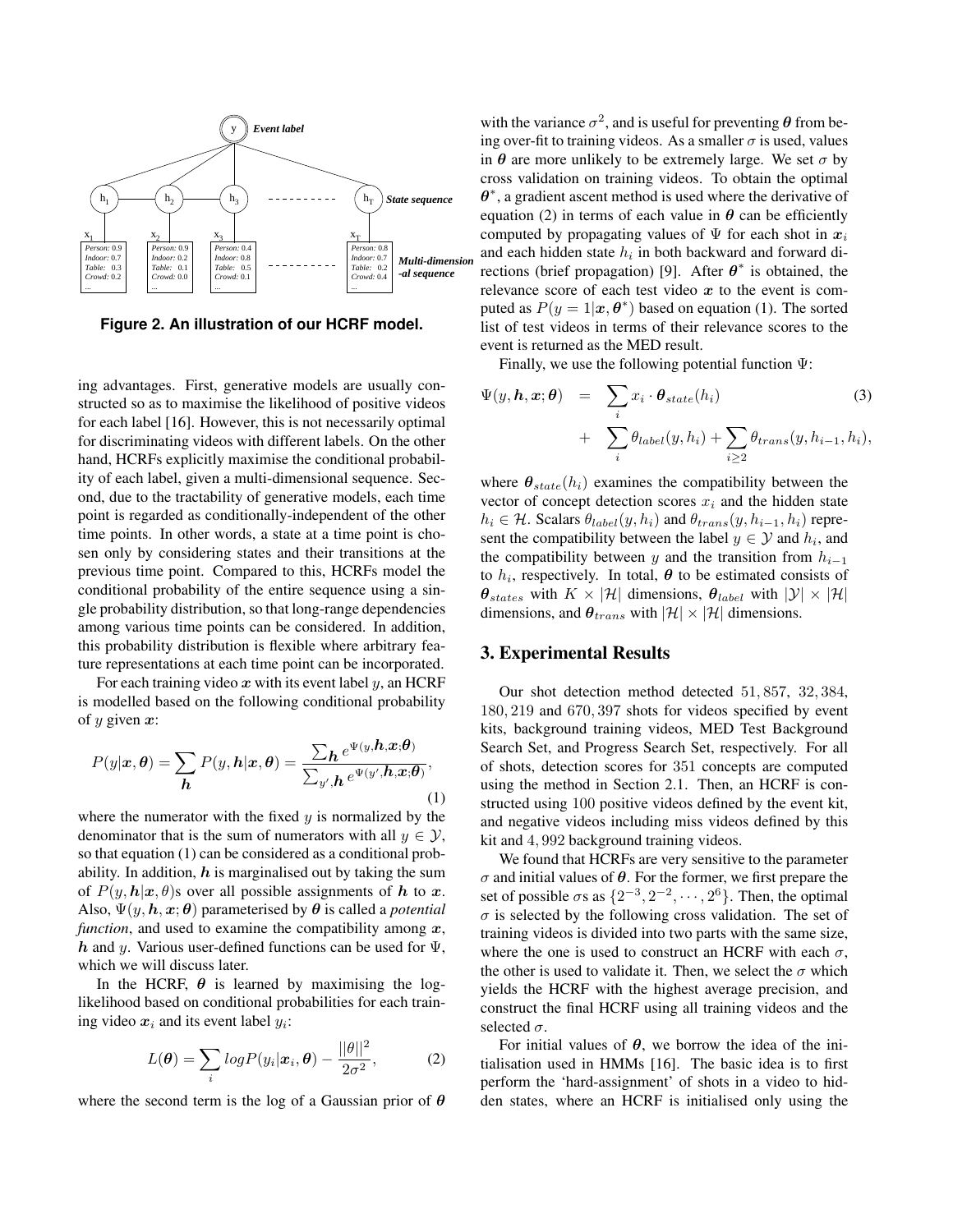maximum likelihood sequence of hidden states. Then, the HCRF is refined by conducting the 'soft-assignment' where all possible sequences of hidden states are considered based on Equation (1). To this end, we first group all shots in training videos into clusters of shots with similar concept detection scores. Since the number of shots to be clustered is more than 30, 000, a fast clustering method based on the repeated-bisecting algorithm [17] is employed. Starting with a single cluster containing all shots, the cluster with the lowest similarity between shots and the centre, is iteratively divided into two separate clusters. Then, each cluster centre is regarded as  $\theta_{states}$  of a hidden state. Furthermore, for each training video, the maximal likelihood sequence of hidden states is computed using dynamic programming technique. Initial values of  $\theta_{label}$  are determined by counting how many shots in positive (or negative) videos are assigned to each hidden state. Initial values of  $\theta_{trans}$  are set by counting how many transitions occur between two consecutive shots in positive (or negative) videos. Here, the number of shots in negative videos is much larger than the one in positive videos. Thus, to initialise  $\theta_{label}$  and  $\theta_{trans}$ , each shot and each transition are weighted by the inverse of the number of shots in positive (or negative) videos.

For our submitted run *SiegenKobeMuro MED13 Visual-Sys PROGAll PS 100Ex 6* on the Progress Search Set, we only know the Mean of Average Precisions (MAP) for 20 events (4.1%). In addition, ground truth data are not released for the set. Hence, it is difficult to closely evaluate our MED method. The following discussions are based on results on MED Test Background Set.

# 3.1. Effectiveness for Weakly Supervised Setting

In order to examine the effectiveness of HCRFs for weakly supervised setting, we compare them to the following  $SVM_{avr}$  using the 'average-pooling' of concept detection scores. In  $SVM_{avr}$ , concept detection scores in shots in a video are averaged, so that videos with different numbers of shots can be represented as vectors with the same dimensionality. Then, an SVM with RBF kernel is constructed using the same set of training videos to HCRFs. The above average-pooling is adopted in a stateof-the-art MED method [10]. Using  $SVM_{avr}$  as our baseline, we tested the following three HCRFs. The first one  $HCRF_{10}^{cross}$  uses 10 hidden states and the parameter  $\sigma$  is determined by cross validation. However, a bad result may be obtained by a wrongly determined  $\sigma$ , which makes it difficult to appropriately evaluate the effectiveness of HCRFs. Thus, the second  $HCRF_{10}^{exhau}$  constructs classifiers with 10 hidden states using all possible  $\sigma s$ , and manually select the best result. The last  $HCRF_{20}^{exhau}$  uses 20 hidden states and the same exhaustive search of  $\sigma$  to  $HCRF_{10}^{exhau}$ .

Fig. 3 shows the performance comparison among  $SVM_{avr}$ ,  $HCRF_{10}^{cross}$ ,  $HCRF_{10}^{exhau}$  and  $HCRF_{20}^{exhau}$ . From the left, three sets of four bars represent performances for "E006: Birthday party", "E009: Getting a vehicle unstuck" and "E013: Parkour", respectively. For each set, four bars from the left depict Average Precisions (APs) of  $SVM_{avr}$ ,  $HCRF_{10}^{cross}$ ,  $HCRF_{10}^{exhau}$  and  $HCRF_{20}^{exhau}$ , respectively. The right-most set of four bars represents their MAPs on the above three events. As can be seen from Fig. 3, MAPs of  $HCRF_{10}^{cross}$ ,  $HCRF_{10}^{exhau}$  and  $HCRF_{20}^{exhau}$  are higher than that of  $SVM_{avr}$ . This validates the effectiveness of HCRFs for weakly supervised setting.



Furthermore, Fig. 3 presents that  $HCRF_{10}^{cross}$ ,  $HCRF_{10}^{exhau}$  and  $HCRF_{20}^{exhau}$  work much better than  $SVM_{avr}$  for E006 and E013, while for E009, the latter works much better than the formers. One main reason can be considered as the number of shots in videos where an event occurs. For each event in Fig. 3, the number in the parenthesis represents the average number of shots in videos where this event occurs. Fig. 3 indicates that HCRFs are very effective for events, which are contained in videos with many shots. On the other hand, for events which are contained in videos with a small number of shots, the average-pooling does not lose much information, and a non-linear SVM can construct a more precise classifier than HCRFs, where each hidden state is based mainly on a linear combination of concept detection scores.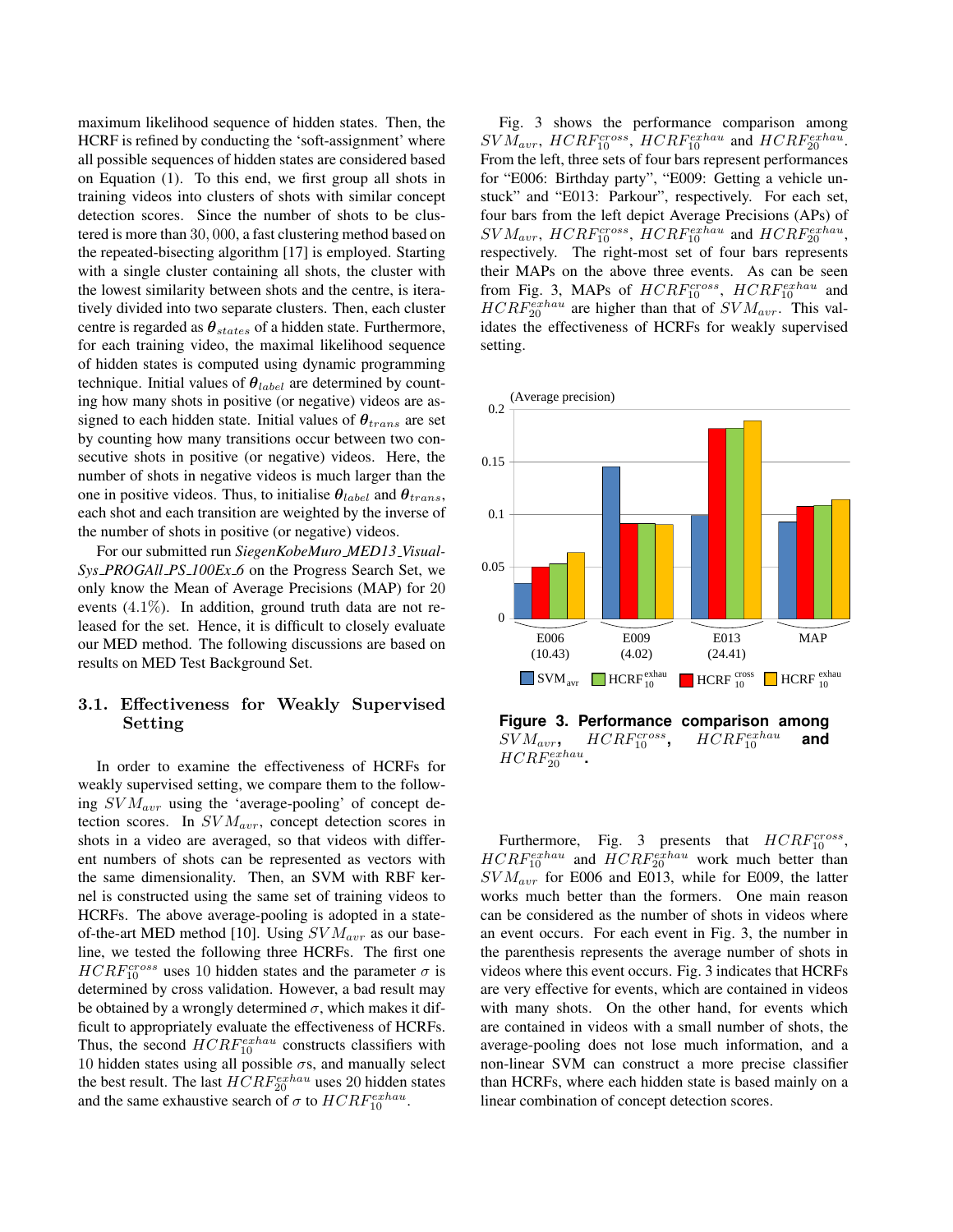# 3.2. Evaluation for the Diversity of Visual Appearances

We examine whether HCRFs appropriately cover the diversity of visual appearances in shots relevant to an event. First, we investigate how the performance of HCRFs changes depending on numbers of hidden states. Fig. 4 shows the transition of HCRFs' performances using 5, 10 and 20 hidden states. The horizontal and vertical axes represent the number of hidden states and AP, respectively. The line overlaid by cross marks depicts the transition of MAPs on three events, and each of the other lines presents the transition of APs on a single event. As can be seen from Fig. 4, as the number of hidden states increases, the performance is improved. This means that more diverse visual appearances are covered by a larger number of hidden states. However, considering the computational cost, using 10 hidden states seems a reasonable choice.



**Figure 4. Performance comparison depending on numbers of hidden states.**

Now, we check whether hidden states appropriately characterise concepts relevant to each event. Table 1 represents the two most specific hidden states, that is, these states are associated with the largest values of  $\theta_{label}(y = 1, h)$  $(h \in \mathcal{H})$ . In Table 1, 10 rows under the row of  $\theta_{label}$ present the 10 most characteristic concepts of each hidden state. These concepts are associated with the largest  $\theta_{state}(h)$  values, which are shown in the left side of concept names. As seen from Table 1, HCRFs appropriately identify relevant concepts to an event, for instance, *Nighttime* and *Entertainment* for E006 (candle fire is blown in a dark scene), *Car* and *Desert* for E009 (a car often gets unstuck on an unstable ground), and *City* and *Sports* for E013 (a person does acrobatic performance in a scene with many buildings). However,  $\theta_{state}(h)$  values wrongly become large for some irrelevant concepts. Event detection performance may be further improved by improving the parameter estimation method as well as the concept detection method,

## 3.3. Other Issues of HCRFs

In our concept-based MED method, if there is no concept that is very specific to an event, event detection is conducted only using related concepts. Although this works reasonably well as shown in Fig. 3, the performance may be further improved if we use low-level features that are very specific to positive videos of the event. Regarding this, considering the computational cost of HCRFs, the 16, 384 dimensional GMM-SV shot representation (used in concept detection) is projected into a 300-dimensional vector using Principle Component Analysis (PCA). Then, this is concatenated with the 351-dimensional vector of concept detection scores. Finally, HCRFs are constructed on multidimensional sequences of 651-dimensional vectors.



**Figure 5. Performance comparison between HCRFs with and without the low-level feature.**

Fig. 5 presents the performance comparison between HCRFs with the low-level feature and the ones without it. For each event, APs of the former and latter are represented by the left and right bars, respectively. As can be seen from Fig. 5, the low-level feature improves performances for all events. In the future, we plan to develop a fast HCRF construction method using a parallelisation technique, so that a precise low-level feature with a large dimensionality can be incorporated into HCRFs.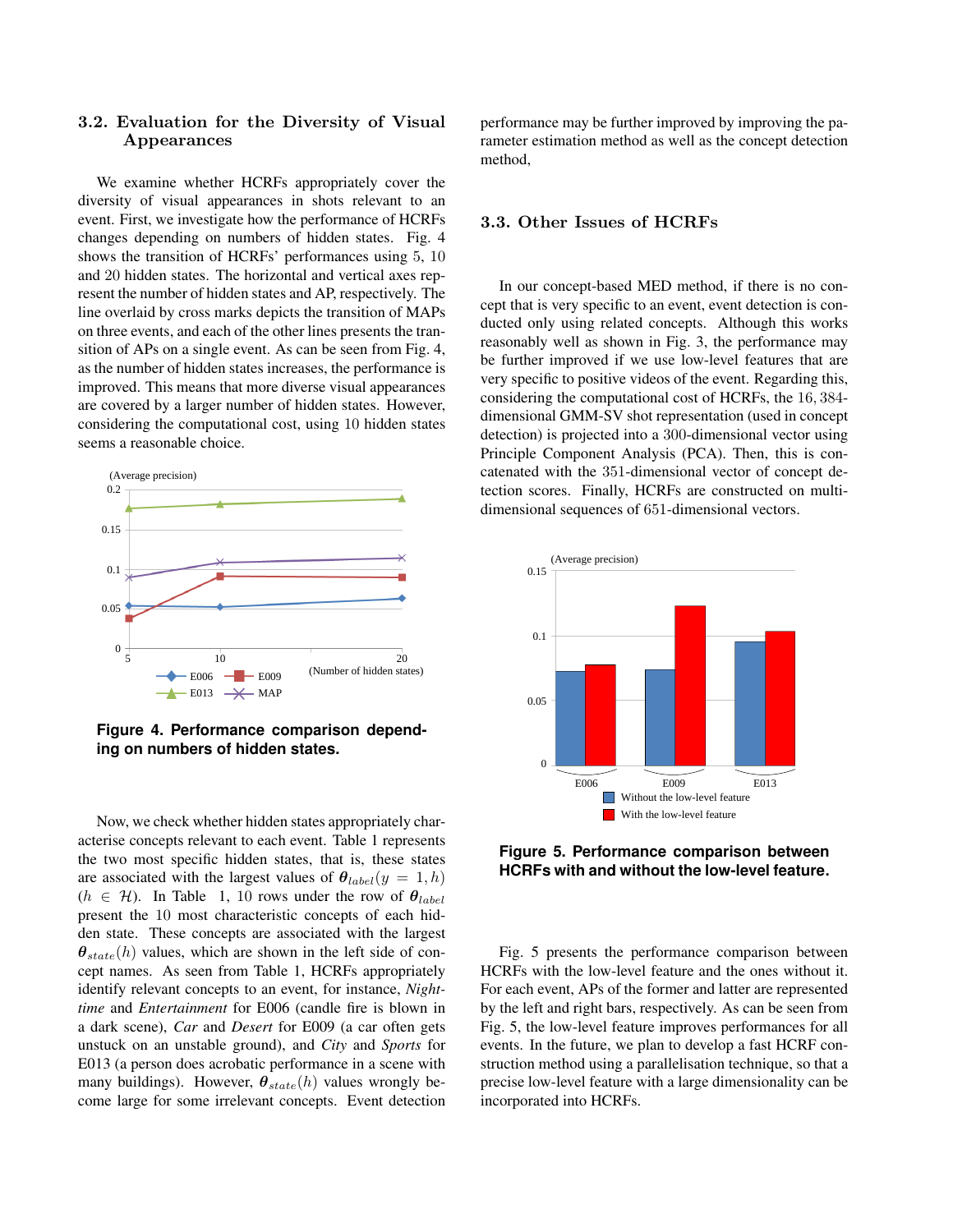|                               | E006                                |                              | E009                                |                               | E013                                |                     |
|-------------------------------|-------------------------------------|------------------------------|-------------------------------------|-------------------------------|-------------------------------------|---------------------|
| $\boldsymbol{\theta}_{label}$ | $-1.02673 (y = 0), 0.68962 (y = 1)$ |                              | $-1.43996 (y = 0), 1.25235 (y = 1)$ |                               | $-1.04382 (y = 0), 0.49446 (y = 1)$ |                     |
| $\boldsymbol{\theta}_{state}$ | 0.325544                            | Nighttime                    | 1.22158                             | Car                           | 0.2102                              | Traffic             |
|                               | 0.222349                            | Entertainment                | 1.02419                             | Vegetation                    | 0.197403                            | Highway             |
|                               | 0.179148                            | Singing                      | 0.87349                             | Ground_Vehicles               | 0.125676                            | <b>Boat_Ship</b>    |
|                               | 0.16946                             | Moonlight                    | 0.86119                             | Minivan                       | 0.114006                            | Roadway_Junction    |
|                               | 0.164473                            | <b>Instrumental</b> Musician | 0.85135                             | Vehicle                       | 0.109518                            | Road_Overpass       |
|                               | 0.072733                            | Male-Human-Face-Closeup      | 0.83781                             | Vertebrate                    | 0.107198                            | City                |
|                               | 0.065308                            | Female-Human-Face-Closeup    | 0.83366                             | Caucasians                    | 0.100696                            | Clouds              |
|                               | 0.044678                            | <b>Teenagers</b>             | 0.80972                             | Civilian_Person               | 0.095378                            | Cityscape           |
|                               | 0.043392                            | Celebrity_Entertainment      | 0.75841                             | Desert                        | 0.092057                            | Lakes               |
|                               | 0.042143                            | Bar_Pub                      | 0.73438                             | Still <i>Image</i>            | 0.081934                            | Beach               |
| $\boldsymbol{\theta}_{state}$ | $-0.86014 (y = 0), 0.86373 (y = 1)$ |                              | $-0.60550 (y = 0), 0.59238 (y = 1)$ |                               | $-0.76978 (y = 0), 1.34114 (y = 1)$ |                     |
| $\bm{\theta}_{state}$         | 1.04656                             | Urban_Park                   | 0.15241                             | <b>Trees</b>                  | 1.17725                             | Overlaid_Text       |
|                               | 0.98792                             | Sofa                         | 0.12417                             | Plant                         | 1.05735                             | Eukaryotic_Organism |
|                               | 0.81578                             | <b>Black_Frame</b>           | 0.12025                             | Vegetation                    | 1.02866                             | Daytime_Outdoor     |
|                               | 0.78161                             | Female_Person                | 0.09553                             | <b>Explosion_Fire</b>         | 0.952493                            | <i>Sports</i>       |
|                               | 0.75133                             | Two_People                   | 0.08924                             | Landscape                     | 0.805294                            | Graphic             |
|                               | 0.69272                             | Girl                         | 0.06247                             | Entertainment                 | 0.801412                            | <b>Urban_Scenes</b> |
|                               | 0.68596                             | Dining_Room                  | 0.06099                             | Text_On_Artificial_Background | 0.794455                            | <i>Indoor</i>       |
|                               | 0.65595                             | Stadium                      | 0.05712                             | Forest                        | 0.782468                            | Person              |
|                               | 0.64758                             | Food                         | 0.05313                             | Weapons                       | 0.766389                            | Vegetation          |
|                               | 0.64573                             | Nighttime                    | 0.05138                             | Highway                       | 0.716736                            | Weapons             |

**Table 1.** θstate **and** θlabel **of two hidden states that are the most specific to each event.**

# 4. Conclusion and Future Work

In this paper, we introduced our concept-based MED method using HCRFs. First, every video is represented as a multi-dimensional sequence, where each shot is defined as a vector of concept detection scores. Then, an HCRF is constructed to overcome weakly supervised setting and the diversity of visual appearances in shots. In the HCRF, shots in a video are assigned to hidden states, each of which represents the compatibility between a vector of concept detection scores and an event label. Experimental results on MED Test Background Search Set show the effectiveness of HCRFs compared to SVMs. In addition, hidden states can appropriately discriminate between relevant and irrelevant shots to an event, and the diversity of visual appearances can be covered using multiple hidden states.

In the future, we will address the following three issues to improve the performance. First, due to the time limitation and the very large size of video data, our current method only uses one image feature (SIFT). Thus, by extracting all features (RGB SIFT, motion, and audio) used in our last year's SIN method [12], we will improve the performance of concept detection, which will lead to the improvement of event detection. Second, the current HCRF's parameter estimation takes long computational time. The reason is that the gradient ascent method requires many iterations, in each of which shots in all training videos have to be checked to obtain the derivative of parameters. Hence, we plan to parallelise the parameter estimation process using multiple processors, each of which processes shots in a subset of training videos.

Finally, in general HCRFs, long-range dependencies among shots are treated by a window approach, where vectors of concept detection scores for consecutive shots are combined into a large-dimensional vector. However, this causes a significant increase of the number of parameters to be estimated (i.e., the dimensionality of  $\theta_{state}$ ), which in turn requires prohibitive computational cost. To overcome this, the method that we developed in [11] will be used, where the continuity of each concept's presence over consecutive shots is modelled based on time series segmentation. Then, only the vector where each dimension represents the continuity of a concept's presence, is incorporated into HCRFs.

#### Acknowledgement

We greatly thank Mr. Takumi Origuchi for his intensive collaboration on experiments in this paper.

#### References

- [1] S. Ayache and G. Quénot. Video corpus annotation using active learning. In *Proceedings of the 30th European Conference on Information Retrieval (ECIR 2008)*, pages 187–198, 2008.
- [2] K. Grauman and B. Leibe. *Visual Object Recognition*. Morgan & Claypool Publishers, 2011.
- [3] N. Inoue and K. Shinoda. A fast and accurate video semantic-indexing system using fast MAP adaptation and GMM supervectors. *IEEE Transactions on Multimedia*, 14(4):1196–1205, 2012.
- [4] K. Mikolajczyk, T. Tuytelaars, C. Schmid, A. Zisserman, J. Matas, F. Schaffalitzky, T. Kadir, and L. Gool. A com-